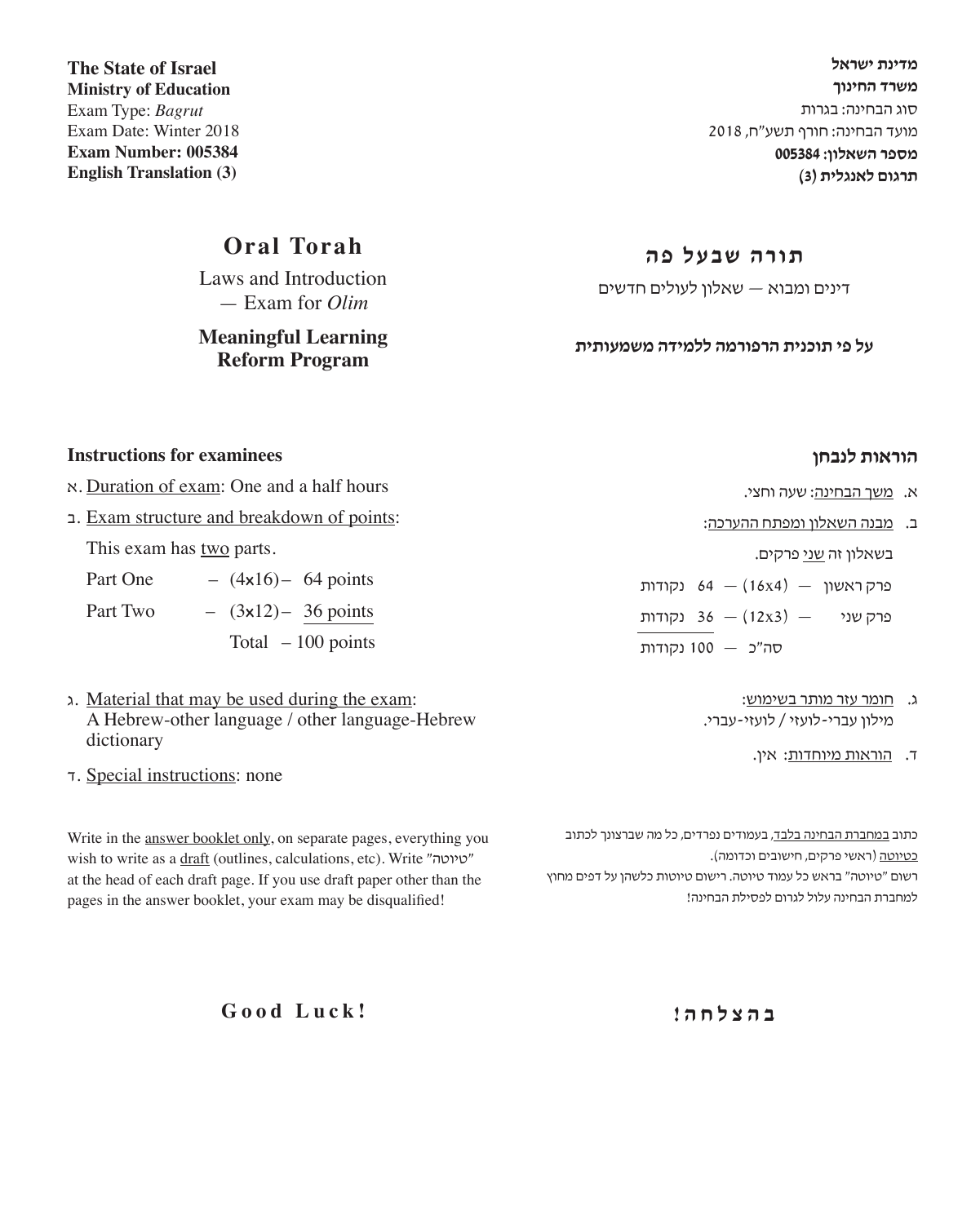# **Questions**

## Part One (64 points)

Answer <u>four</u> of the questions  $1-5$  (each question  $-16$  points).

- 1. Laws of Kashrut [הלכות כשרות]
	- $\boldsymbol{\kappa}$ **.** (1) According to the <u>Torah,</u> in which circumstance(s) is it prohibited to eat meat and dairy ?together] בשר וחלב] foods
		- **(2)** The Sages ordained many additional prohibitions that are intended to separate between meat and dairy foods.

Name one prohibition added by the Sages and explain why they ordained many prohibitions specifically with regard to eating meat and dairy foods.

(10 points)

- **ב.** According to Jewish law [הלכה], one must wait for a certain length of time between eating meat and eating dairy food.
	- **(1)** Why must one wait between eating meat and eating dairy food? Give one reason.
	- **(2)** Name one situation in which one may act more leniently and reduce the waiting interval between eating meat and eating dairy food.

(6 points)

- **2.** Prayers and Blessings [וברכות תפילות[
	- **א.) 1 (**About whom does the *Tanach* relate that his prayer was accepted at the time that the afternoon prayer, *Minchah* [תפילת מנחה], is recited? Explain why a person who recites *Minchah* receives great reward.
		- **(2)** At what time of the day is *Minchah Gedolah* ["גדולה מנחה ["said, and at what time of the day is *Minchah Ketanah* ["מנחה קטנה"] said?

(8 points)

- **ב.**)<br>1) **10 (תפילת הדרך Briefly describe the content of** *Tefillat Haderech* **[תפילת הדרך]</u>.** 
	- **(2)** In the morning, a person traveled to work out of town and later came home. In the afternoon, he went to a wedding out of town.

Does he have to recite *Tefillat Haderech* on each of these trips? Explain your answer.

(8 points)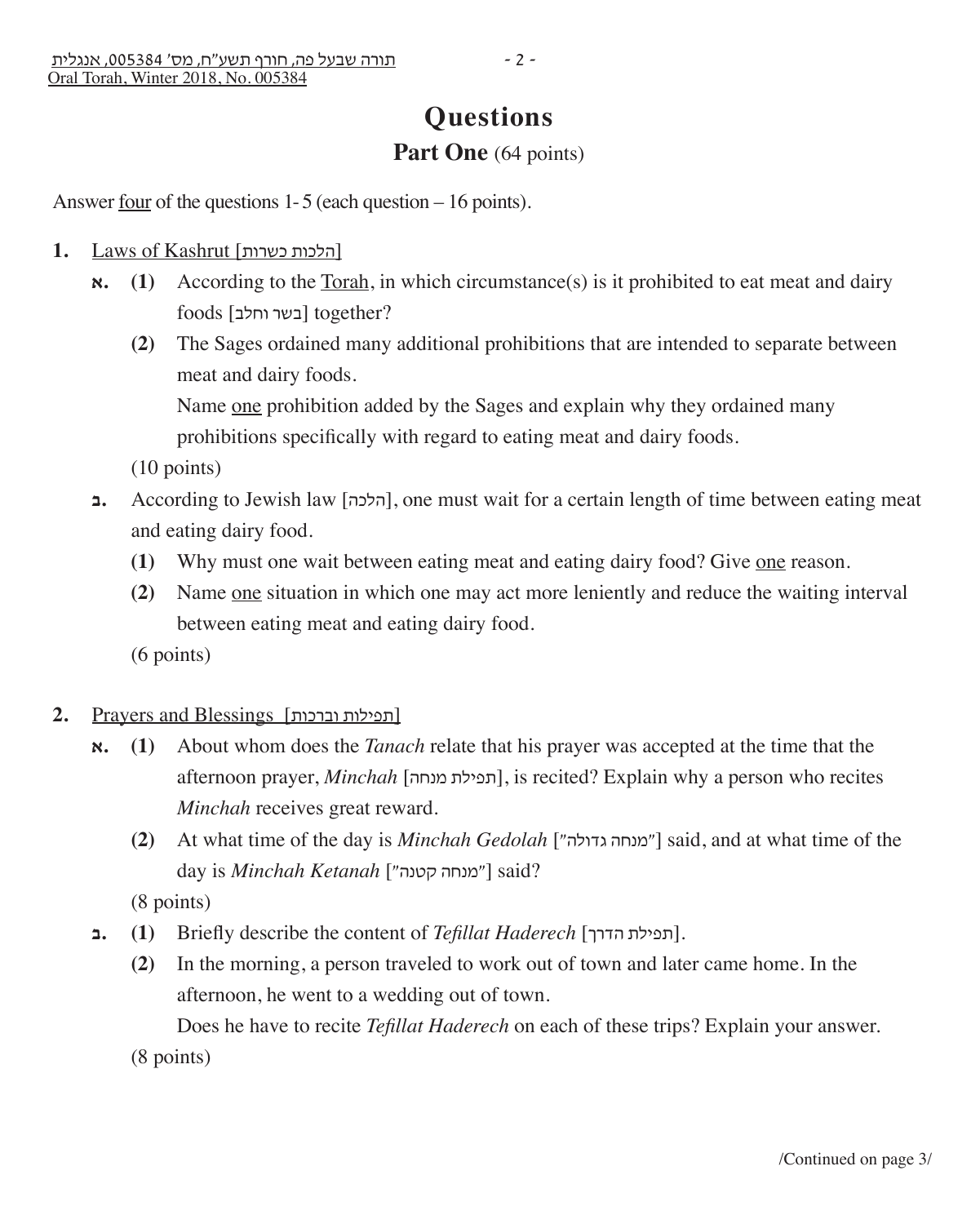- [שבת] Shabbat **3.**
	- **א.) 1 (**Shabbat observance [השבת שמירת [commemorates two important events. Name each of these events.
		- **(2)** On Shabbat, we make the *Hamotzi* blessing ["המוציא "ברכת [on *Lechem Mishneh*  .["לחם משנה"]

Explain the term *Lechem Mishneh*.

(6 points)

- **ב.) 1 (**During *Havdalah* [הבדלה[, we recite four blessings. List three of them.
	- **(2)** Shabbat is over and a person wants to perform a certain act defined as work [מלאכה[, but he has not yet recited *Maariv* [ערבית [or made *Havdalah*. What must he say?
	- (10 points)
- [שבת] Shabbat **4.**
	- **א.** Explain what the prohibition of *muktzeh* ["מוקצה ["is and give one reason for this prohibition. (6 points)
	- **ב.) 1 (**Explain what *kli shemelachto le'issur* ["לאיסור שמלאכתו כלי ["is and give one example of such an object*.*
		- **(2)** It is permissible to move a *kli shemelachto le'issur* for two purposes. Explain both of these purposes.
		- (10 points)
- **5.** Festivals *Yamim Nora'im* [נוראים ימים מועדים[
	- $\boldsymbol{\kappa}$ **.** (1) Name the festival that marks the beginning of the Ten Days of Repentance [תשובה ימי עשרת [and the festival that marks the end of this period.
		- **(2)** How should one behave during the Ten Days of Repentance, and why should one behave in this way?

(8 points)

- **1.** (1) List three of the afflictions [עינויים] imposed on Yom Kippur.
	- **(2)** What *haftarah* [הפטרה [is read during *Mincha* on Yom Kippur? Why is this particular *haftarah* read on Yom Kippur?

(8 points)